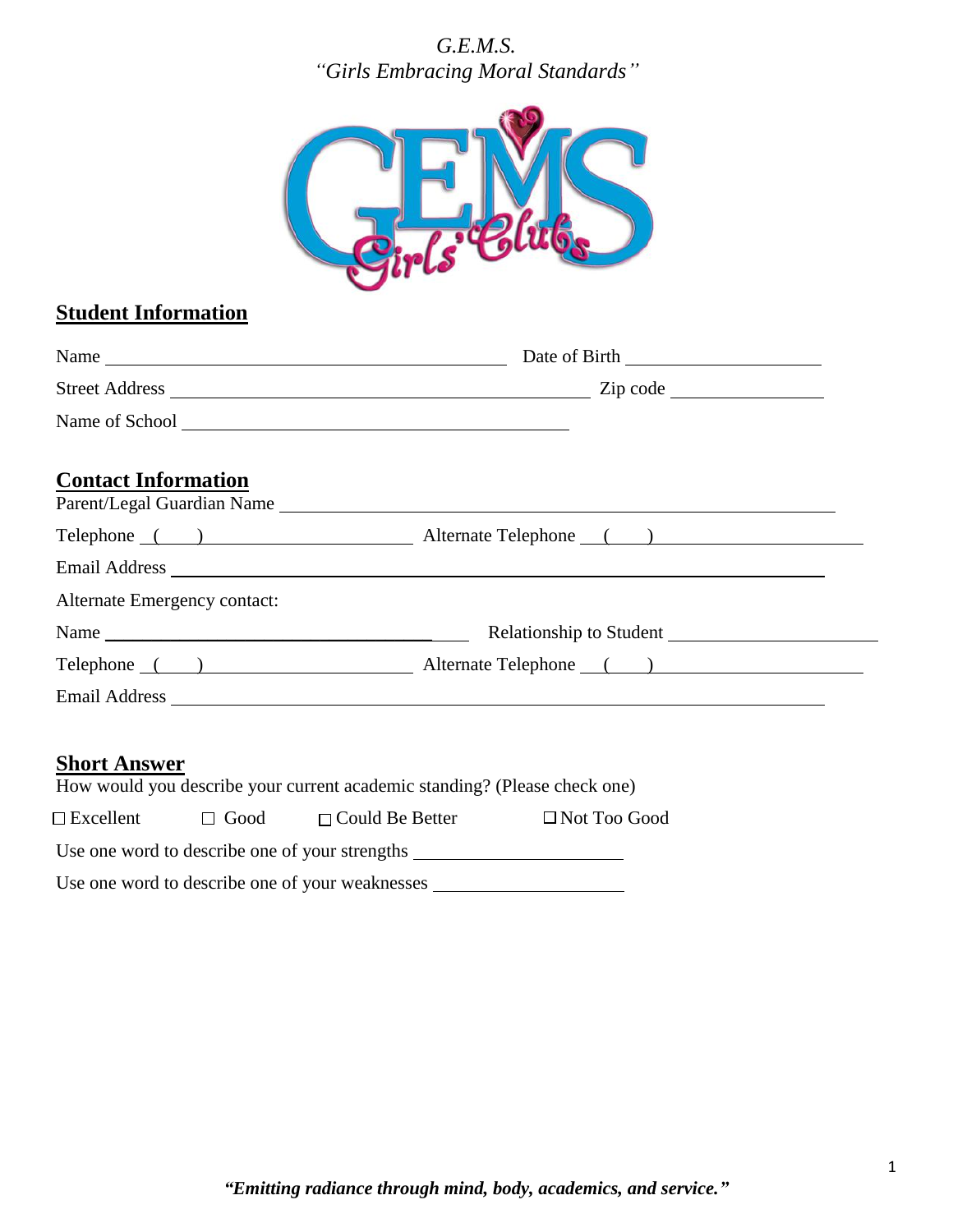### $G.E.M.S.$ "Girls Embracing Moral Standards"

Essay Question: Answer the following question using the space provided.

1. Based on what you have learned of G.E.M.S. what do you feel you will be able to gain from this girls group and why?

"Emitting radiance through mind, body, academics, and service."